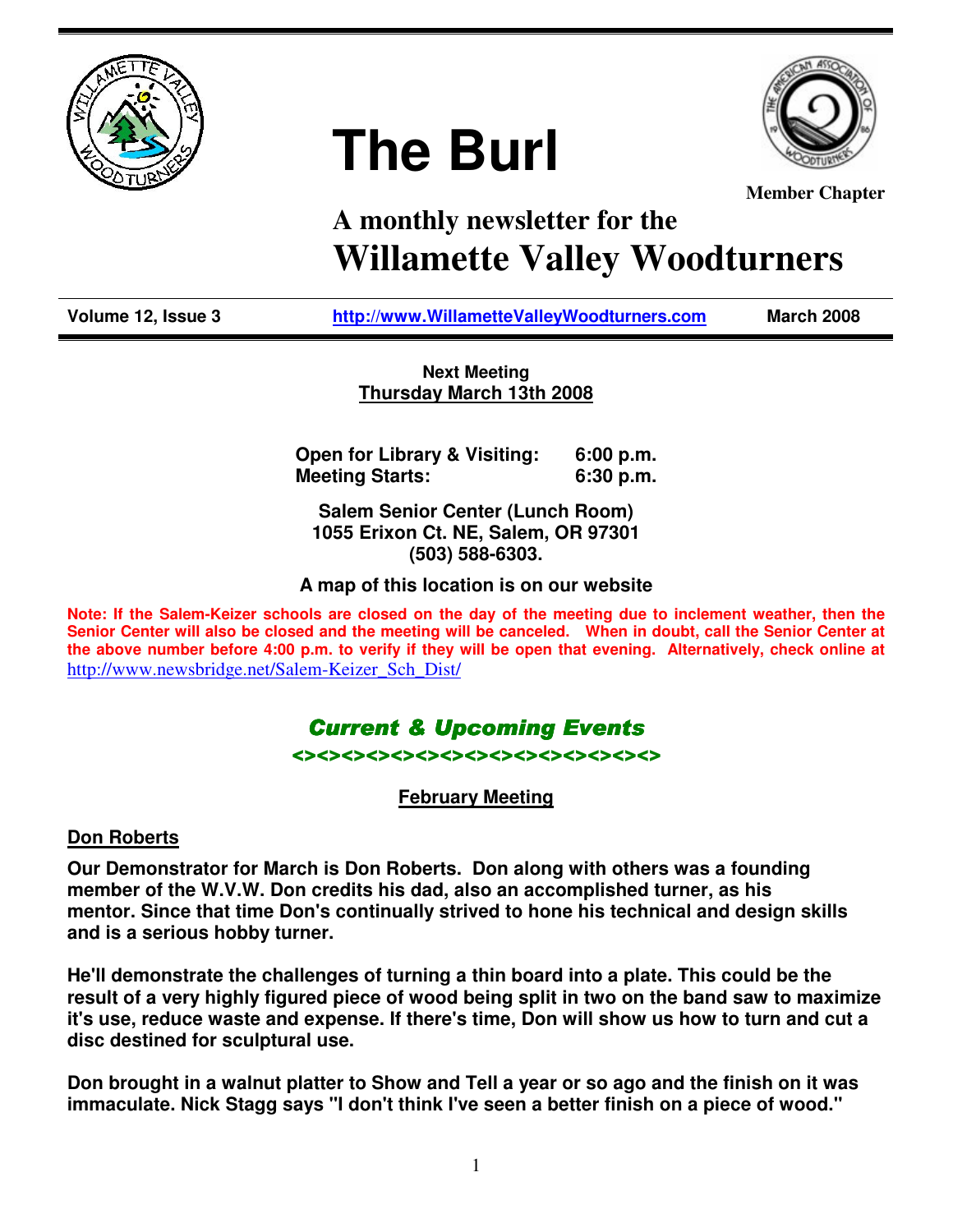### **Upcoming Meetings**

#### <><><><><><><><><><><><><><><>

 **April**

 **Fred Kline: Game calls** 

**May**

 **Jack Knight: Cutting the Grain** 

### **Sawdust Session News**

#### $\leftrightarrow$

**The March Sawdust Session will be held at Nick Stagg's Shop and will focus on re-turning roughed out bowls. Nick will show you the way he does his, including using a vacuum chuck and making a wooden jam chuck. If you have a method that works for you bring it with you. We'll have some time to go over sharpening so if that would help, bring your tools** 

**There will be a sign up sheet at the March meeting for those of you that plan to attend.** 

**Date: Saturday March 15th.** 

**Start: 10:00am till whenever** 

### **Wounded Warrior Canes**

#### くつくうくうくうくうくうくうくうくうくうくうくうくう

**Rick Harris needs all the cane blanks by the next meeting on 13 March. The woodcarvers will be taking them to Ft Lewis on the 27th of March, they have a lot of eagle heads done but are in desperate need of the shafts.** 

### AAW News

#### <><><><><><><><><><><><><><><> <><><><><><><><><><><><><><><>

**The annual symposium has grown so much in recent years that not many facilities can accommodate us. One small restriction this year is the capacity of the banquet hall for the Saturday night dinner and auction. Tickets for this dinner are limited, so make sure you secure your tickets early; otherwise, you may be disappointed.**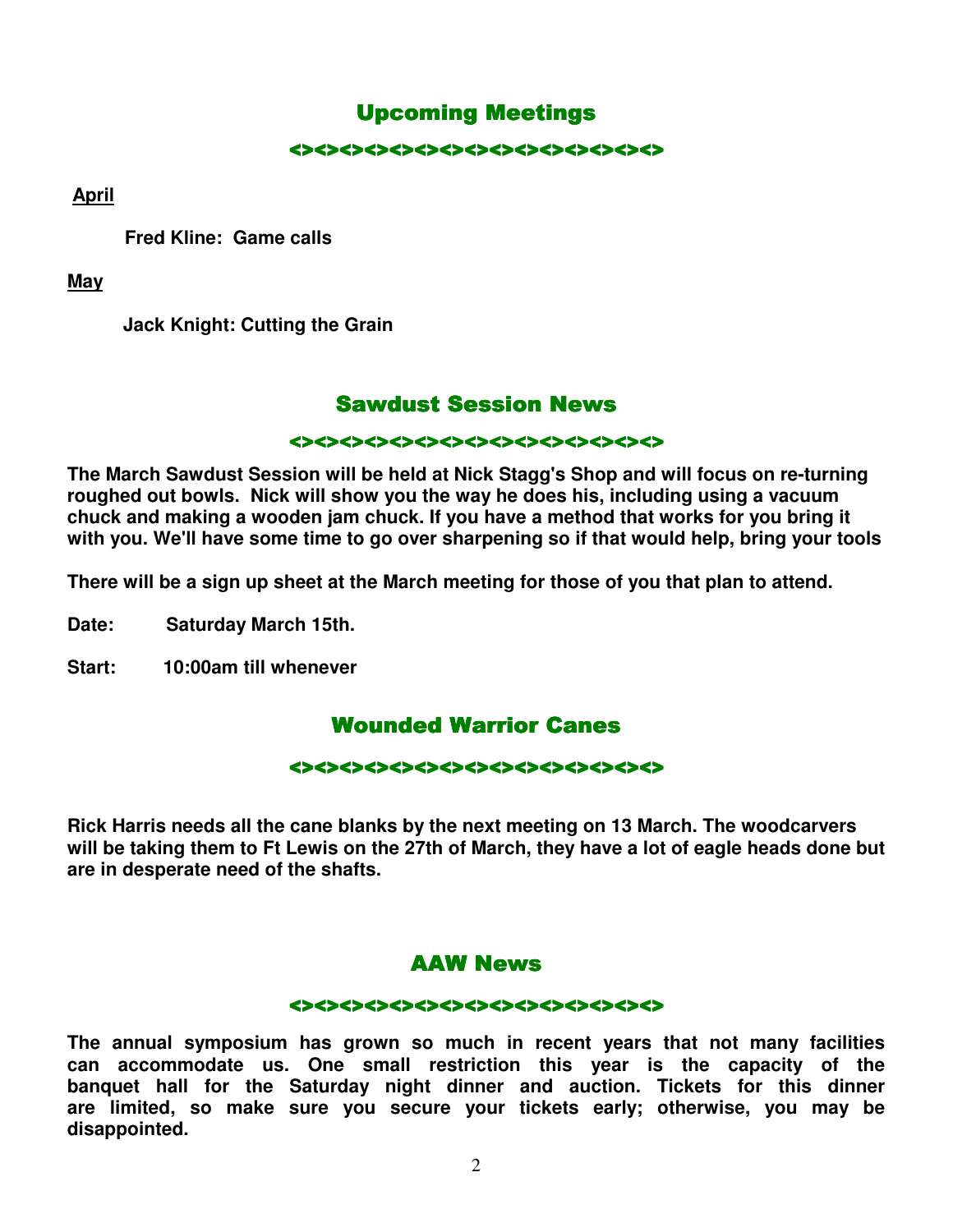**AAW has started work on a 25th Anniversary book that they hope to have available in 2011 at the St. Paul symposium. There will be much more on this book project in the near future. In the meantime, if you have any interesting stories related to the history of the AAW, then start thinking about sharing them.** 

**AAW hopes to award more than \$80,000 this year in individual scholarships, chapter assistance, and to school woodturning programs.** 

### **Club News & Benefits**

<><><><><><><><><><><><><><><>

 **Eli Avisera will probably be coming to Portland June 24-July 3 time frame. At least 5 turners are needed to commit for a hands-on class with Eli for 3 days. If anyone is interested they should contact Dale Larson via mailto:woodbowl@verizon.net.** 

**Dave Anderson and Rick Harris would like to say a BIG THANK YOU to the following members who helped make the turning day at North Salem High a big success, Dick Powell, Walt Thies, Pete Peterson, Jim Coon, Don Roberts, Ken Lake, Nick Stagg, and Myron Yancy. Without their help they could not have made it the success it was, they are going to be doing this again on Friday March 21st . They could use more help, so if you could give up about 3 hrs of your time please let Rick know. There will be a signup sheet at the March 13 meeting. If you want to know what the experience felt like just ask one of these men.** 

**Jerry Pollari has a Jet bandsaw for sale. It is an 18 inch jet with mobile base and he is asking \$600. Contact him at (541) 754-8178 or pollari@q.com**.

# **Tip of the Month**

 $\leftrightarrow$ 

**This month's tip is from Nick Stagg and it deals with Re-turning Roughed Out Bowls.**

**Sorby makes a revolving Steb tail center and I've used it mostly for spindle turning. It was in the lathe when I was re-turning roughed out bowls. To do this I face the top of the bowl to the headstock and friction drive it with a wooden mandrel faced in old carpet underlayment. I used the Steb center to support it and I found that the serrated outer rim of the tail center gave a very positive hold. More importantly, when it came time to reverse the bowl to remove the foot, I brought up the tailstock and found that by lining up the impressions made by the serrations, the bowls run very true; much more than with a normal tail center.** 

### **New Member Announcement**

#### **<><><><><><><><><><><><><><><>**

**A big welcome to our newest member! He is Ron Schofield; his wife is Betty and they live in Dallas. Ron is new to turning. Look for him at our meetings and show him we have a great and friendly club.**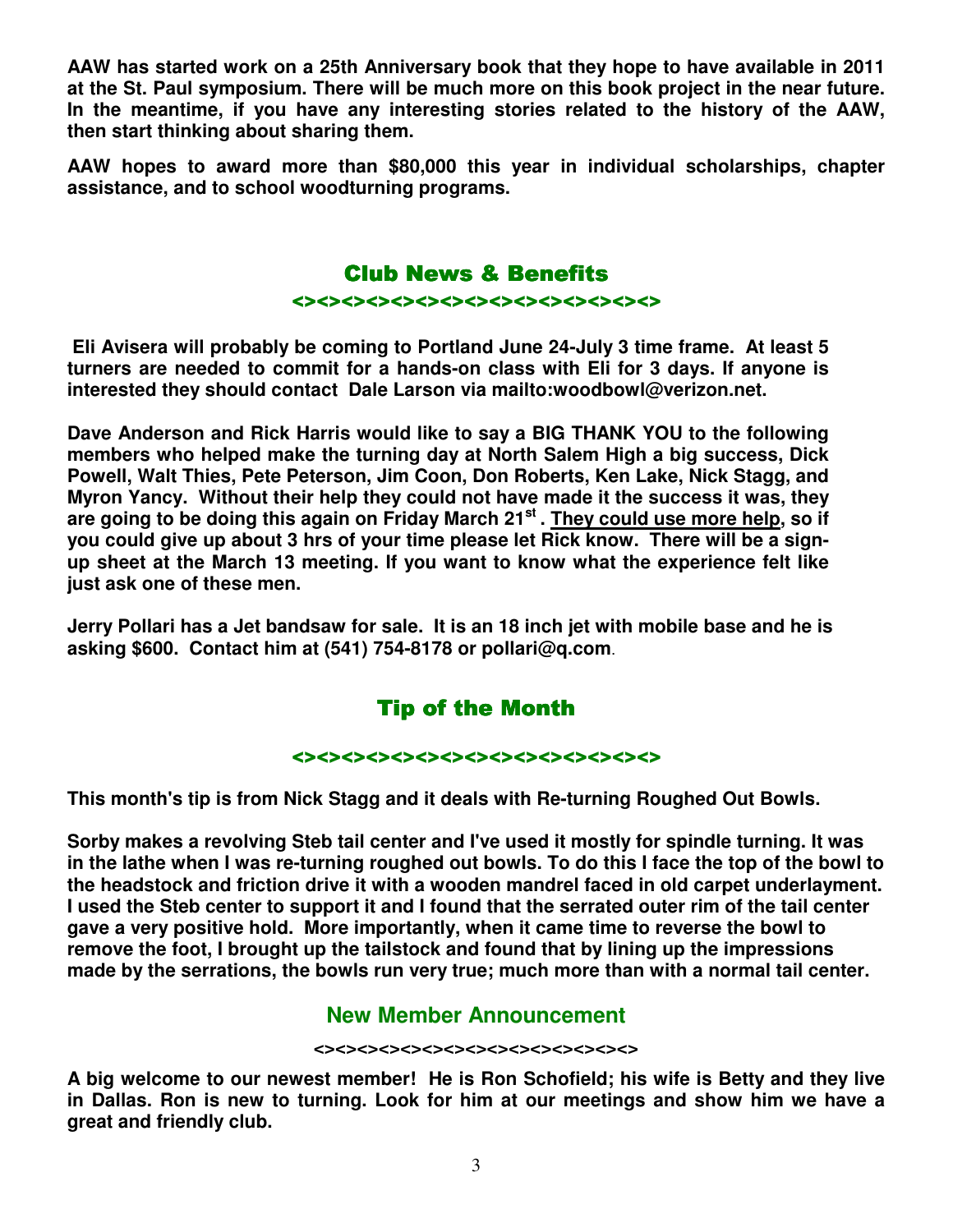### **Mentors Available**

#### <><><><><><><><><><><><><><><>

**Whether you are a new turner or have been turning for a long time, there is always something new to learn. If you need help on any skill, please call one of our volunteer mentors. This service is always free to our members:** 

| Jim Coon (pens)    | (503) 566-6528 |
|--------------------|----------------|
| <b>Don Ditto</b>   | (503) 566-8185 |
| <b>Reed Gray</b>   | (541) 463-9634 |
| J. J. Jones        | (541) 745-3802 |
| <b>Jack Knight</b> | (541) 327-2647 |
| <b>Ken Lake</b>    | (503) 851-7468 |
| <b>Ken Spaur</b>   | (503) 897-2082 |
| <b>Nick Stagg</b>  | (503) 838-4817 |
| <b>Walt Thies</b>  | (541) 752-5214 |

**Send a note to our newsletter editor if you would like to be added to the mentor list.** 

### **Club Library**





**All members are welcome to check out up to three items at a time from the club library. This includes any combination of books, VHS tapes, DVDs, magazines, etc. Items should only be kept out for one month. If you can't read or watch them in that time, please bring them back so someone else can take a turn. You can then check them out again later. Thanks for your cooperation!** 

### WVW Board Announcements

<><><><><><><><><><><><><><><> <><><><><><><><><><><><><><><>



**The Board did not meet in February.**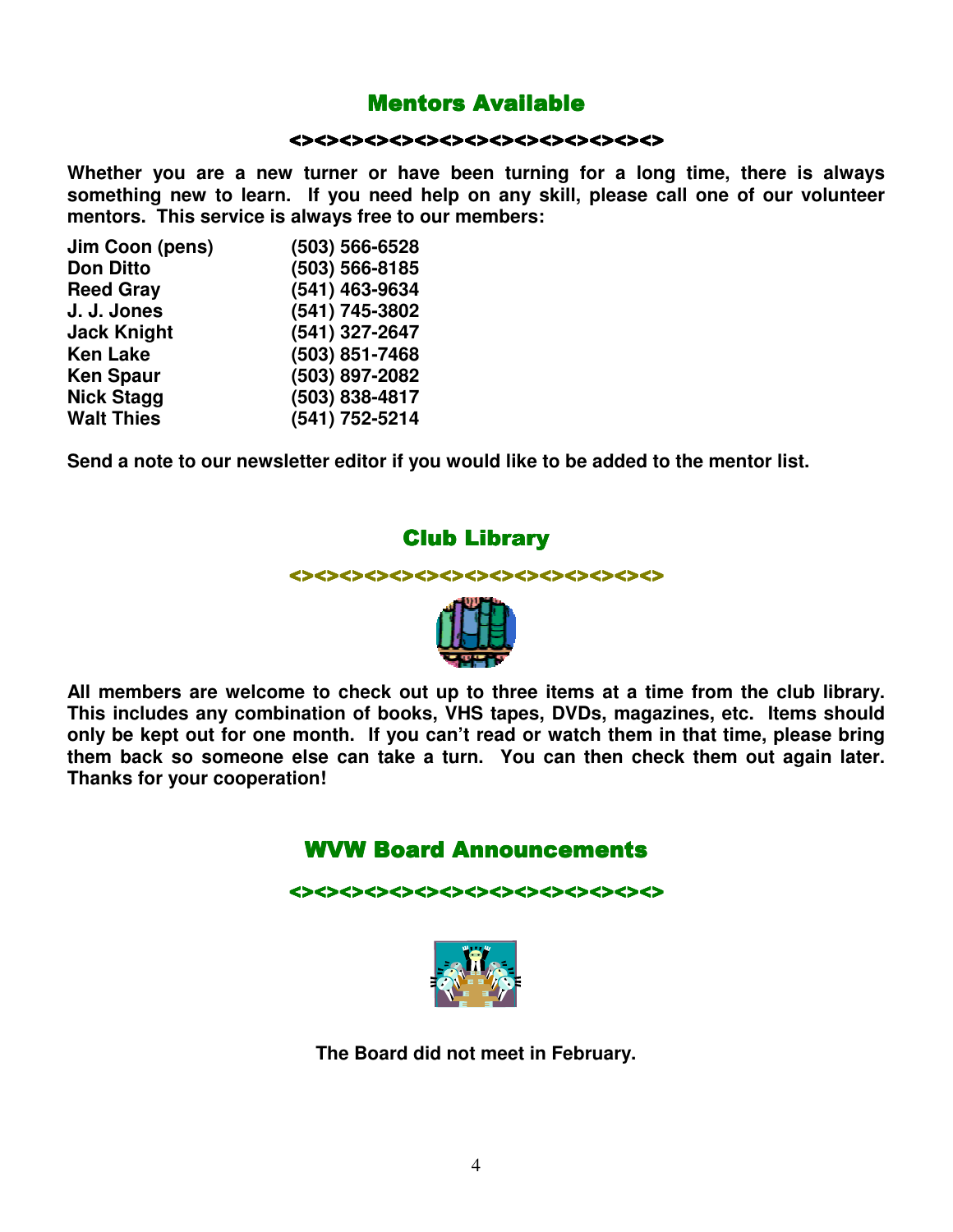### **Officer Reports**

#### <><><><><><><><><><><><><><><>

#### **The President's Pen**



#### **By Walt Thies**

**Join me in wishing past president KEN LAKE a speedy recovery from knee surgery.** 

**The club continues to move ahead with plans for educational outreach. The day after our club meeting in February nine of the club members helped introduce wood turning to students in Dave Anderson's wood shop classes at North Salem High School. This was a good turnout on the part of the club's members and the students seemed quite appreciative. From a learning perspective it is hard to beat a one-on-one approach (see treasurer RICK HARRIS' comments in this Newsletter, Rick is leading this outreach). RICK reports that the North Salem High School was selected to receive a grant of \$1100.00, sponsored by our club, from the AAW. Since our last newsletter the club was invited by the Director of Powerland (near Brooks, OR) to participate in this year's Steam-up. Powerland intends to open a new area featuring "heritage crafts" and WVW has been invited to provide a demonstration booth much as we have done at the State Fair in recent years. The board has accepted the invitation to do a demonstration from 9:00-4:30 Saturday and Sunday (August 2 and 3). We will be provided a space inside the Richardson's Bldg. (across from large engine museum). Details will be provided as we get close to August.** 

**We are a club where volunteers provide all activities and services. We could use a few more volunteers for some activities. Don Ditto has taken on the responsibility for the video activities of the club for the past five years and recently asked to be replaced. We all owe Don a vote of thanks for a huge commitment of hours and effort with this and other activities over the years. Don has been providing this service in part with his personal camera and other gear. Your board has voted to commit some of the unexpected windfall funds provided by AAW in 2007 to the purchase of video equipment so the club can be video self-sufficient. Vice president NICK STAGG will take the lead in providing video services for the club so that we can continue to enjoy having our demonstrations displayed on monitors during our meetings. Nick would appreciate help from at least two volunteers who would be willing to help with set-up of the monitors and other video equipment before meetings and be trained to run a camera during some of the meetings.** 

**Keep the chips flying, Walt Thies President Willamette Valley Woodturners**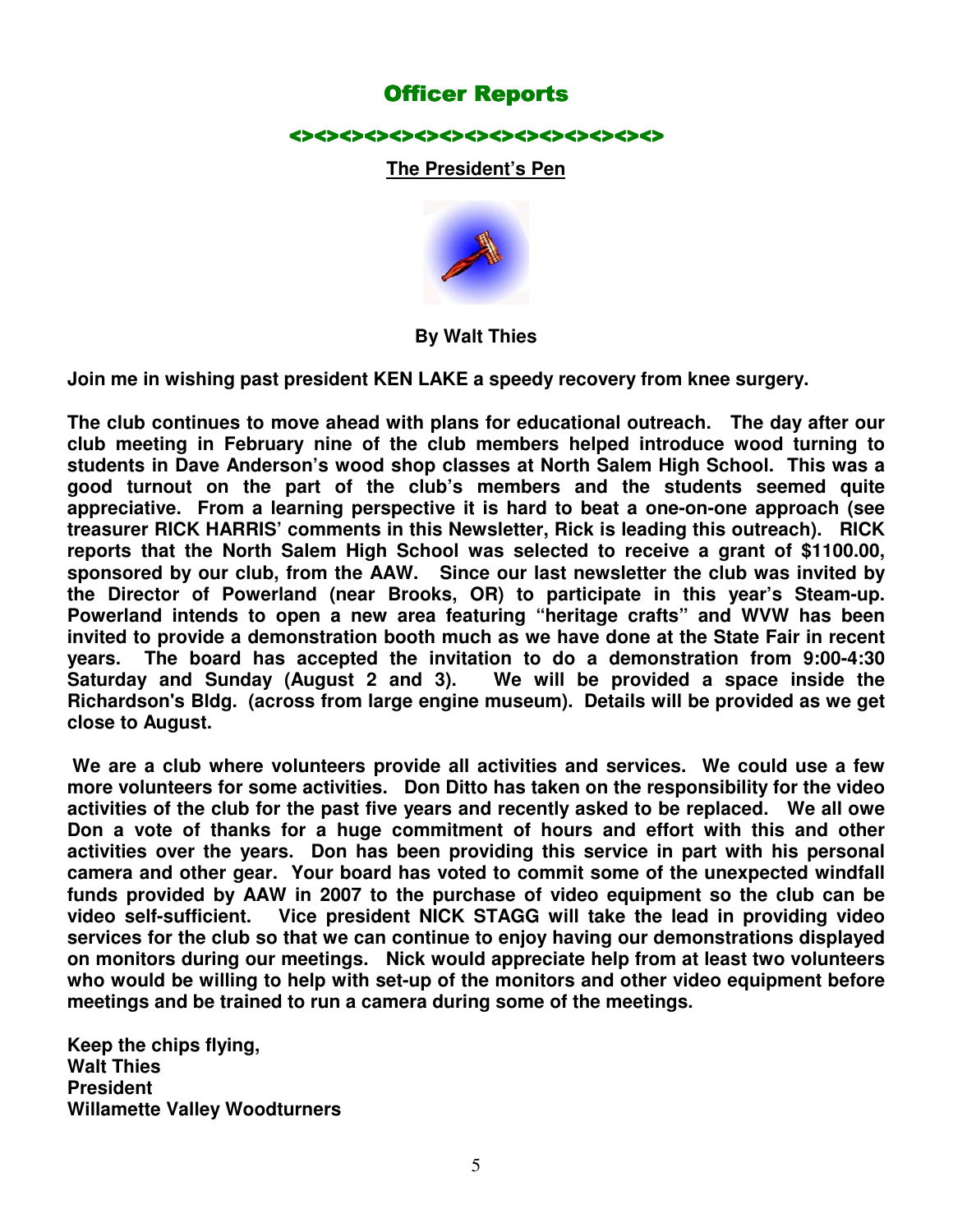# **Treasurers Report**

**By Rick Harris** 



| <b>Beginning Balance</b><br><b>February Income</b> | \$6034.38 |
|----------------------------------------------------|-----------|
| <b>Member dues</b>                                 | \$70.00   |
| <b>Raffle</b>                                      | \$60.10   |
| glue/anchor seal                                   | \$50.00   |
| <b>Total February Income</b>                       | \$180.10  |
| <b>Expenses</b>                                    |           |
| <b>Demo Fee</b>                                    | \$50.00   |
| <b>Total Expenses</b>                              | \$50.00   |
| <b>Ending Balance as of</b><br>2/25/08             | \$6164.48 |

### **The Secretary's Shavings**

**By Sarah Letterman** 



**The February meeting was held on the 14th. There were 49 people present, of those, there were 3 visitors and 1 new member.** 

**The new yellow nametags were handed out to all members who were present at the meeting. Please be sure to wear your new tags to meetings. Nametags help us to make sure only members and registered visitors are present. The yellow tag indicates you have paid your dues for the year and can have all the privileges afforded to members. Please remember to ask for a temporary tag if you forget yours when you get to a meeting. The new member roster was laid out for approval. If you were unable to attend the February meeting, please let Walt know if your profile in the current roster needs updating. Phil Lapp was our demonstrator, he demonstrated turning handled bowls.**